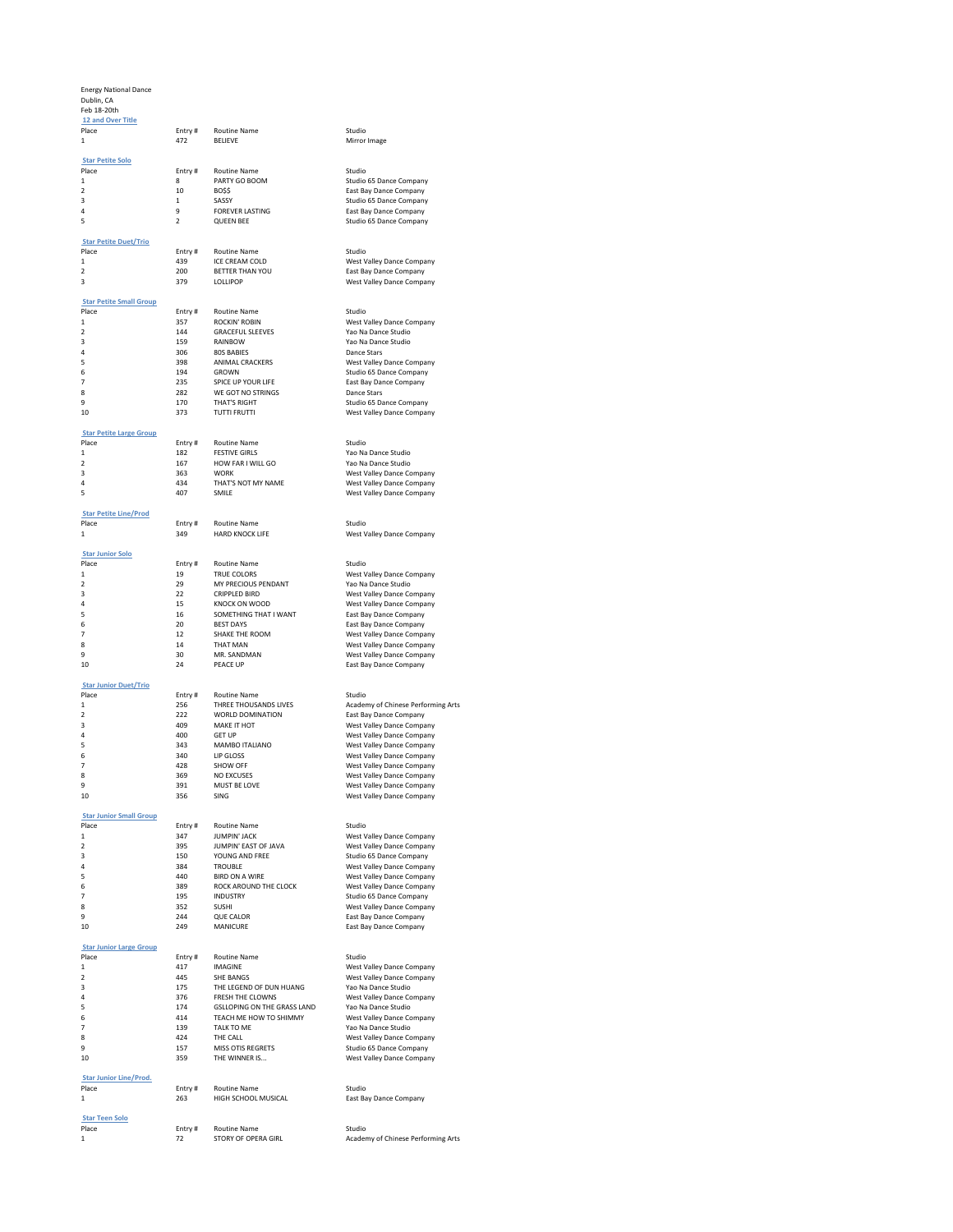| 2                                        | 67            | THE FORCE                           | Studio 65 Dance Company                                         |
|------------------------------------------|---------------|-------------------------------------|-----------------------------------------------------------------|
| з                                        | 73            | LOTUS BLOSSOM                       | Yao Na Dance Studio                                             |
| 4                                        | 75            | WHISPERING BRUSH                    | Yao Na Dance Studio                                             |
| 5                                        | 70            | <b>JING HONG</b>                    | Yao Na Dance Studio                                             |
| 6                                        | 58            | I'VE GOT RHYTHM                     | West Valley Dance Company                                       |
| 7                                        | 65            | <b>FIGHTING FOR MYSELF</b>          | East Bay Dance Company                                          |
| $\boldsymbol{8}$                         | 64            | AFRAID TO BE FORGOTTEN              | East Bay Dance Company                                          |
| 9                                        | 60            | <b>MANEATER</b>                     | West Valley Dance Company                                       |
| 10                                       | 62            | <b>BEGGIN'</b>                      | West Valley Dance Company                                       |
|                                          |               |                                     |                                                                 |
| <b>Star Teen Duet/Trio</b><br>Place      |               | <b>Routine Name</b>                 | Studio                                                          |
| $\mathbf 1$                              | Entry#<br>444 | <b>HOOPS</b>                        | West Valley Dance Company                                       |
| $\overline{\mathbf{2}}$                  | 342           | WOMANIZER                           |                                                                 |
| 3                                        | 240           | FROM DUNHUANG CAVE                  | West Valley Dance Company<br>Academy of Chinese Performing Arts |
| 4                                        | 203           | DON'T LOSE YOUR HEAD                | East Bay Dance Company                                          |
| 5                                        | 377           | <b>IMPOSSIBLE</b>                   | West Valley Dance Company                                       |
|                                          |               |                                     |                                                                 |
| <b>Star Teen Small Group</b>             |               |                                     |                                                                 |
| Place                                    | Entry#        | Routine Name                        | Studio                                                          |
| 1                                        | 191           | YOU SAY                             | Yao Na Dance Studio                                             |
| $\overline{\phantom{a}}$                 | 149           | DANCE OF THE TANG DYNASTY           | Yao Na Dance Studio                                             |
| 3                                        | 162           | <b>ILIST SAY</b>                    | Yao Na Dance Studio                                             |
| 4                                        | 148           | SPRING FLOWER                       | Yao Na Dance Studio                                             |
| 5                                        | 217           | FAST                                | East Bay Dance Company                                          |
|                                          |               |                                     |                                                                 |
| <b>Star Teen Large Group</b>             |               |                                     |                                                                 |
| Place                                    | Entry#        | <b>Routine Name</b>                 | Studio                                                          |
| $\mathbf 1$                              | 183           | PAINTING THROUGH THE SEASONS        | Yao Na Dance Studio                                             |
| $\mathcal{P}$                            | 419           | <b>GREASED LIGHTENING</b>           | West Valley Dance Company                                       |
| 3<br>4                                   | 351<br>371    | ZOOT SUIT RIOT                      | West Valley Dance Company                                       |
| 5                                        | 413           | <b>STANDING THERE</b>               | West Valley Dance Company                                       |
|                                          |               | <b>HEART OF GLASS</b>               | West Valley Dance Company                                       |
| <b>Star Teen Line/Production</b>         |               |                                     |                                                                 |
| Place                                    | Entry#        | Routine Name                        | Studio                                                          |
| $\mathbf 1$                              | 370           | <b>SIN WAGON</b>                    | West Valley Dance Company                                       |
| $\overline{\phantom{a}}$                 | 382           | THE MAIN EVENT                      | West Valley Dance Company                                       |
| 3                                        | 361           | SHOOK ME                            | West Valley Dance Company                                       |
|                                          |               |                                     |                                                                 |
| <b>Star Senior Solo</b>                  |               |                                     |                                                                 |
| Place                                    | Entry#        | Routine Name                        | Studio                                                          |
| $\mathbf 1$                              | 456           | <b>BLISSFUL NIGHT</b>               | Yao Na Dance Studio                                             |
| $\overline{\phantom{a}}$                 | 455           | DREAM OF THE OPERA                  | Yao Na Dance Studio                                             |
| 3                                        | 452           | UNITY WITH NATURE                   | Academy of Chinese Performing Arts                              |
|                                          |               |                                     |                                                                 |
| <b>Star Senior Small Group</b>           |               |                                     |                                                                 |
| Place                                    | Entry#        | <b>Routine Name</b>                 | Studio                                                          |
| 1                                        | 372           | NATALIE                             | West Valley Dance Company                                       |
|                                          |               |                                     |                                                                 |
| <b>Power Petite Solo</b>                 |               |                                     |                                                                 |
| Place<br>1                               | Entry#<br>28  | Routine Name<br>SOMETHING NEW       | Studio                                                          |
| $\mathcal{P}$                            | 34            | <b>STARS</b>                        | Studio 65 Dance Company<br>Trudance                             |
|                                          |               |                                     |                                                                 |
|                                          |               |                                     |                                                                 |
| 3                                        | 32            | <b>SUMMER</b>                       | Trudance                                                        |
|                                          |               |                                     |                                                                 |
| <b>Power Petite Duet/Trio</b>            |               |                                     |                                                                 |
| Place<br>1                               | Entry#        | Routine Name                        | Studio                                                          |
|                                          | 152           | HARLEY SQUARED                      | Studio 65 Dance Company                                         |
| <b>Power Petite Small Group</b>          |               |                                     |                                                                 |
| Place                                    | Entry#        | <b>Routine Name</b>                 | Studio                                                          |
| $\mathbf 1$                              | 212           | TO THE FLOOR                        | Trudance                                                        |
| $\overline{\mathbf{2}}$                  | 267           | <b>GET DOWN</b>                     | Trudance                                                        |
| 3                                        | 142           | <b>WISHING GIRL</b>                 | Studio 65 Dance Company                                         |
|                                          |               |                                     |                                                                 |
| <b>Power Petite Large Group</b>          |               |                                     |                                                                 |
| Place                                    | Entry#        | Routine Name                        | Studio                                                          |
| $\mathbf{1}$                             | 228           | PARTYMAN                            | Trudance                                                        |
|                                          |               |                                     |                                                                 |
| <b>Power Junior Solo</b>                 |               |                                     | Studio                                                          |
| Place<br>$\mathbf 1$                     | Entry#<br>49  | Routine Name<br>PERFECTLY IMPERFECT | East Bay Dance Company                                          |
| $\overline{\mathbf{2}}$                  | 48            | LA JAEDYN                           | East Bay Dance Company                                          |
| 3                                        | 39            | <b>RESPECT</b>                      | Trudance                                                        |
| 4                                        | 23            | YOUR DAY WILL COME                  | Studio 65 Dance Company                                         |
| 5                                        | 47            | <b>EMERGENCY</b>                    | Studio 65 Dance Company                                         |
| 6                                        | 54            | THE JUMP OFF                        | Trudance                                                        |
| $\overline{7}$                           | 52            | WHO YOU ARE                         | West Valley Dance Company                                       |
| $\boldsymbol{8}$                         | 40            | OTHERSIDE OF HOLLYWOOD              | Studio 65 Dance Company                                         |
| 9                                        | 43            | SHAKE THE ROOM                      | Trudance                                                        |
| 10                                       | 46            | DO SOMETHIN                         | Studio 65 Dance Company                                         |
|                                          |               |                                     |                                                                 |
| <b>Power Junior Duet/Trio</b>            |               |                                     |                                                                 |
| Place<br>1                               | Entry#        | <b>Routine Name</b>                 | Studio                                                          |
|                                          | 218           | DON'T START NOW                     | Trudance                                                        |
|                                          |               |                                     |                                                                 |
| <b>Power Junior Small Group</b><br>Place | Entry#        | Routine Name                        | Studio                                                          |
| $\mathbf 1$                              | 205           | GLAM                                | East Bay Dance Company                                          |
| $\overline{\phantom{a}}$                 | 221           | THE ONE                             | Trudance                                                        |
| 3                                        | 214           | FAITH                               | Studio 65 Dance Company                                         |
| 4                                        | 178           | FIREBALL                            | Studio 65 Dance Company                                         |
| 5                                        | 147           | <b>LOSE CONTROL</b>                 |                                                                 |
|                                          |               |                                     |                                                                 |
| <b>Power Junior Large Group</b>          |               |                                     |                                                                 |
| Place                                    | Entry#        | <b>Routine Name</b>                 | Studio                                                          |
| 1                                        | 259           | <b>GFT RIGHT</b>                    | Trudance                                                        |
| $\overline{\mathbf{2}}$                  | 253           | HIT THE ROAD JACK                   | Trudance                                                        |
| 3                                        | 166           | <b>HARD KNOCK LIFE</b>              | Studio 65 Dance Company                                         |
| 4                                        | 239           | <b>SURVIVOR</b>                     | Trudance                                                        |
| 5                                        | 261           | <b>GIRL BOSS</b>                    | Trudance                                                        |
|                                          |               |                                     |                                                                 |
| <b>Power Teen Solo</b><br>Place          | Entry#        | Routine Name                        | Studio                                                          |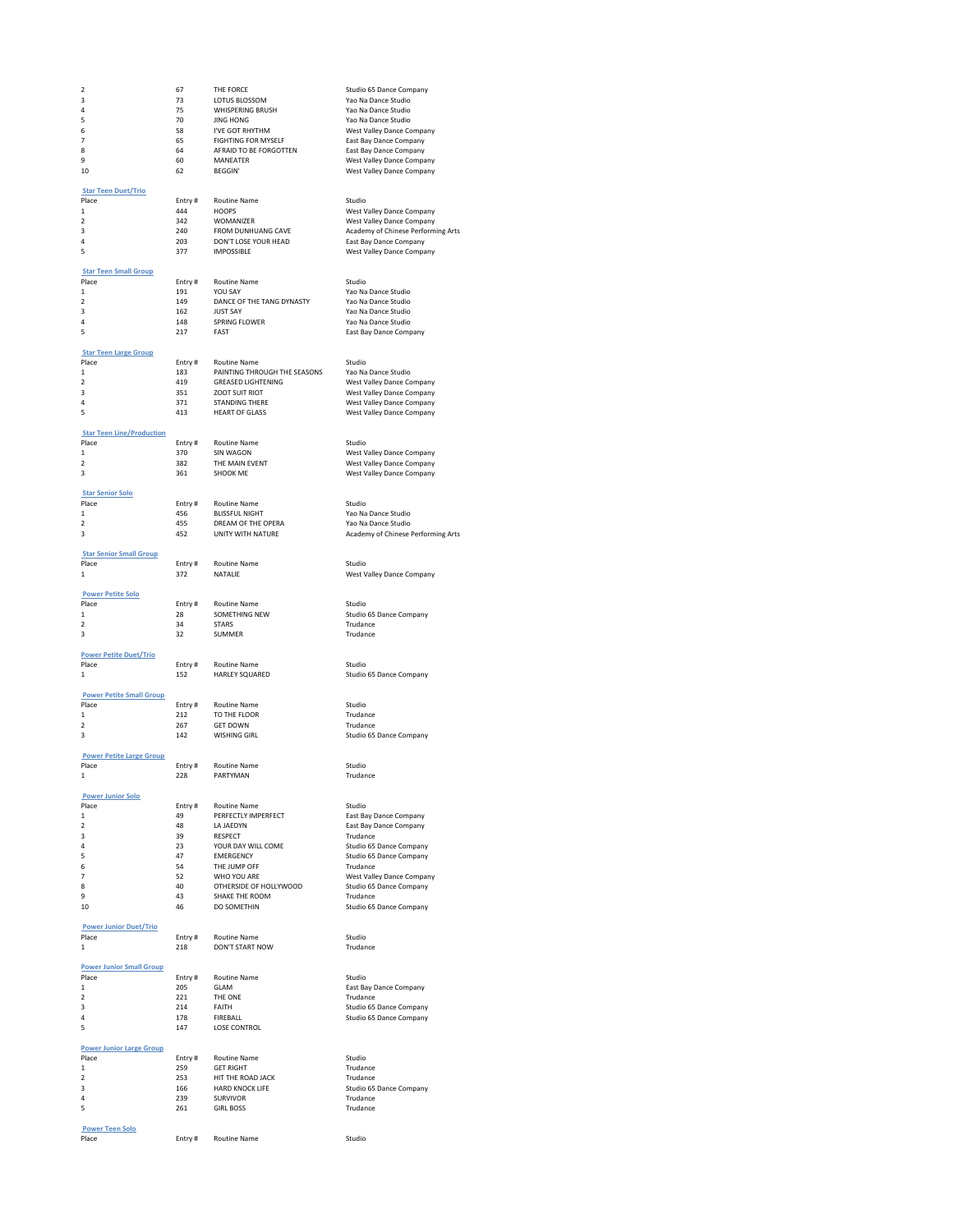| 1                                       | 98            | IN THIS SHIRT                                         | West Valley Dance Company                                    |
|-----------------------------------------|---------------|-------------------------------------------------------|--------------------------------------------------------------|
| 2                                       | 116           | MY OWN HERO                                           | East Bay Dance Company                                       |
| 3                                       | 114           | LADY IN THE WATER                                     | East Bay Dance Company                                       |
| $\overline{a}$                          | 74            | <b>FLOWERING MEMORIES</b>                             | Yao Na Dance Studio                                          |
| 5                                       | 71            | <b>HAPPY FEAST</b>                                    | Academy of Chinese Performing Arts                           |
| 6                                       | 117           | LAUGHING ON THE OUTSIDE                               | West Valley Dance Company                                    |
| $\overline{7}$                          | 80            | <b>FORGET THAT BOY</b>                                | West Valley Dance Company                                    |
| 8<br>9                                  | 101<br>105    | <b>HUMAN</b><br>IN THE DARK                           | Studio 65 Dance Company<br>Studio 65 Dance Company           |
| 10                                      | 115           | <b>BAD DREAM</b>                                      | West Valley Dance Company                                    |
|                                         |               |                                                       |                                                              |
| <b>Power Teen Duet/Trio</b>             |               |                                                       |                                                              |
| Place                                   | Entry#        | <b>Routine Name</b>                                   | Studio                                                       |
| 1                                       | 197           | <b>DOUBLE TROUBLE</b>                                 | East Bay Dance Company                                       |
| 2                                       | 344           | WAY DOWN WE GO                                        | West Valley Dance Company                                    |
| 3                                       | 348           | PUMP IT                                               | West Valley Dance Company                                    |
| 4                                       | 380           | <b>IT'S TIME</b>                                      | West Valley Dance Company                                    |
| 5<br>6                                  | 446<br>429    | <b>EXPECTATIONS</b><br><b>BEST FRIEND</b>             | West Valley Dance Company<br>West Valley Dance Company       |
| $\overline{7}$                          | 341           | <b>BUTTER</b>                                         | West Valley Dance Company                                    |
| 8                                       | 392           | YESTERDAY                                             | West Valley Dance Company                                    |
| 9                                       | 345           | <b>BLACK HOLE SUN</b>                                 | West Valley Dance Company                                    |
| 10                                      | 364           | <b>WHAT SOUND</b>                                     | West Valley Dance Company                                    |
|                                         |               |                                                       |                                                              |
| <b>Power Teen Small Group</b>           |               |                                                       |                                                              |
| Place                                   | Entry#        | <b>Routine Name</b>                                   | Studio                                                       |
| 1<br>$\overline{\mathbf{2}}$            | 387<br>158    | <b>FASHIONISTA</b><br>YOUTH                           | West Valley Dance Company<br>Studio 65 Dance Company         |
| 3                                       | 436           | UNINVITED                                             | West Valley Dance Company                                    |
| 4                                       | 385           | <b>STAY</b>                                           | West Valley Dance Company                                    |
| 5                                       | 416           | DANCE                                                 | West Valley Dance Company                                    |
| 6                                       | 213           | DERLIT                                                | East Bay Dance Company                                       |
| 7                                       | 448           | <b>TOMORROW BEGINS</b>                                | West Valley Dance Company                                    |
| 8                                       | 224           | IF THE WORLD WAS ENDING                               | East Bay Dance Company                                       |
| 9                                       | 207           | <b>BROADWAY</b>                                       | Trudance                                                     |
| 10                                      | 431           | <b>SUIT AND TIE</b>                                   | West Valley Dance Company                                    |
|                                         |               |                                                       |                                                              |
| <b>Power Teen Large Group</b>           |               |                                                       | Studio                                                       |
| Place<br>1                              | Entry#<br>405 | Routine Name<br>BAM!                                  | West Valley Dance Company                                    |
| $\overline{\mathbf{2}}$                 | 378           | MISS DEMEANER                                         | West Valley Dance Company                                    |
| 3                                       | 394           | SKIN                                                  | West Valley Dance Company                                    |
| 4                                       | 421           | <b>ESCALATE</b>                                       | West Valley Dance Company                                    |
| 5                                       | 403           | <b>FAST LANE</b>                                      | West Valley Dance Company                                    |
|                                         |               |                                                       |                                                              |
| <b>Power Teen Line/Production</b>       |               |                                                       |                                                              |
| Place                                   | Entry#        | <b>Routine Name</b>                                   | Studio                                                       |
| 1                                       | 277           | WHOLE NEW WORLD                                       | Dance Stars                                                  |
| <b>Power Senior Solo</b>                |               |                                                       |                                                              |
| Place                                   | Entry#        | <b>Routine Name</b>                                   | Studio                                                       |
| 1                                       | 335           | BEAUTY OF THE UMBRELLA                                | Academy of Chinese Performing Arts                           |
| $\overline{\mathbf{2}}$                 | 309           | HOLD ME WHILE YOU WAIT                                | West Valley Dance Company                                    |
| 3                                       | 336           | TANG DYNASTY MUSEUM                                   | Academy of Chinese Performing Arts                           |
| 4                                       | 319           | FEAR OF THE WATER                                     | Studio 65 Dance Company                                      |
| 5                                       | 326           | COALESCE                                              | Studio 65 Dance Company                                      |
| 6                                       | 334           | <b>RISE OF THE PHOENIX</b>                            | Academy of Chinese Performing Arts                           |
| 7                                       | 316           | STILL HAVE YOU                                        | West Valley Dance Company                                    |
| 8                                       | 325           | LOST IN TO TRYING                                     | Studio 65 Dance Company                                      |
| 9<br>10                                 | 329<br>339    | <b>ACCEPTING MYSELE</b><br><b>CHASING BUTTERFLIES</b> | East Bay Dance Company<br>Academy of Chinese Performing Arts |
|                                         |               |                                                       |                                                              |
| <b>Power Senior Duet/Trio</b>           |               |                                                       |                                                              |
| Place                                   | Entry#        | Routine Name                                          | Studio                                                       |
| $\mathbf{1}$                            | 258           | <b>FORGET ABOUT US</b>                                | East Bay Dance Company                                       |
| $\overline{\mathbf{2}}$                 | 188           | CAVALIER                                              | Studio 65 Dance Company                                      |
| 3                                       | 252           | DANDELION                                             | Academy of Chinese Performing Arts                           |
| 4                                       | 204           | PAYROLL                                               | East Bay Dance Company                                       |
| 5                                       | 346           |                                                       |                                                              |
|                                         |               | ISN'T SHE LOVELY                                      | West Valley Dance Company                                    |
| <b>Power Senior Small Group</b>         |               |                                                       |                                                              |
| Place                                   | Entry#        | <b>Routine Name</b>                                   | Studio                                                       |
| 1                                       | 209           | AM I GOOD ENOUGH                                      | East Bay Dance Company                                       |
|                                         |               |                                                       |                                                              |
| <b>Power Senior Large Group</b>         |               |                                                       |                                                              |
| Place                                   | Entry#        | <b>Routine Name</b>                                   | Studio                                                       |
| 1                                       | 138           | AMEN                                                  | Studio 65 Dance Company                                      |
|                                         |               |                                                       |                                                              |
| <b>Energy Teen Solo</b><br>Place        | Entry#        | Routine Name                                          | Studio                                                       |
| $\mathbf{1}$                            | 130           | <b>CRAZY</b>                                          | Trudance                                                     |
| $\overline{\phantom{a}}$                | 129           | GROW AS WF GO                                         | Trudance                                                     |
| з                                       | 124           | <b>CONCRETE ANGEL</b>                                 | Dance Stars                                                  |
| 4                                       | 121           | <b>BODY LANGUAGE</b>                                  | Studio 65 Dance Company                                      |
| 5                                       | 131           | <b>TFMPIF</b>                                         | Studio 65 Dance Company                                      |
| 6                                       | 132           | CODED MESSAGE                                         | West Valley Dance Company                                    |
| 7                                       | 127           | VOODOOV                                               | Studio 65 Dance Company                                      |
| 8<br>9                                  | 120<br>123    | SYRIA<br><b>FIELDS OF GOLD</b>                        | Trudance<br>Trudance                                         |
| 10                                      | 128           | <b>TEARS GETTING SOBER</b>                            | Studio 65 Dance Company                                      |
|                                         |               |                                                       |                                                              |
| <b>Energy Teen Duet/Trio</b>            |               |                                                       |                                                              |
| Place                                   | Entry#        | <b>Routine Name</b>                                   | Studio                                                       |
| $\mathbf{1}$                            | 206           | DON'T GO YET                                          | Trudance                                                     |
| $\overline{2}$                          | 210           | NOT ABOUT ANGELS                                      | Trudance                                                     |
| <b>Energy Teen Small Group</b>          |               |                                                       |                                                              |
| Place                                   | Entry#        | <b>Routine Name</b>                                   | Studio                                                       |
| 1                                       | 220           | WHINE UP                                              | Trudance                                                     |
| $\overline{\phantom{a}}$                | 215           | UMBRELLA                                              | Trudance                                                     |
| 3                                       | 202           | DRFAM                                                 | Trudance                                                     |
|                                         |               |                                                       |                                                              |
| <b>Energy Teen Large Group</b><br>Place | Entry#        | <b>Routine Name</b>                                   | Studio                                                       |

# Studio 65 Dance Company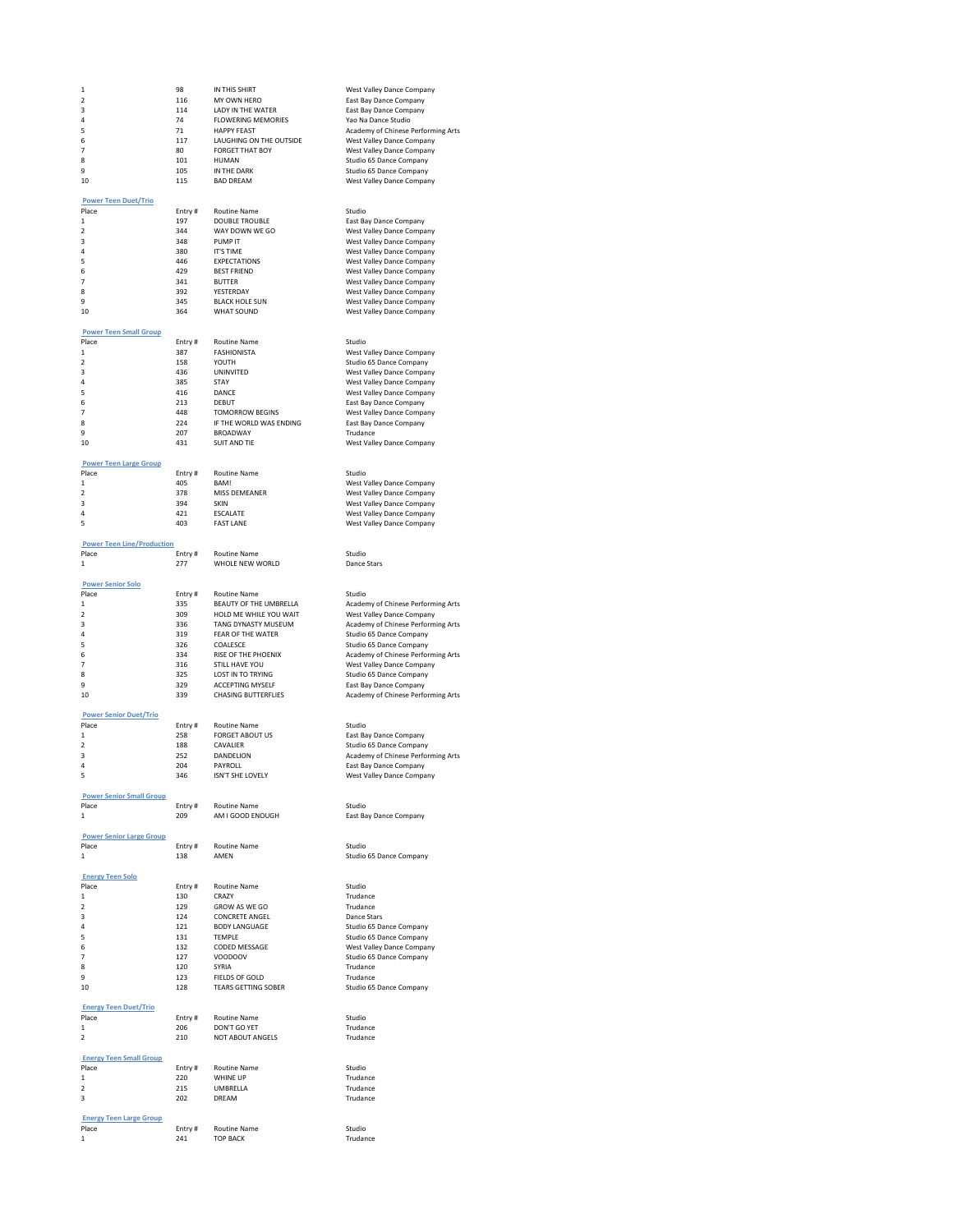| 2                                                                   | 231     | <b>SWEET DREAMS</b>                                              | Trudance                  |
|---------------------------------------------------------------------|---------|------------------------------------------------------------------|---------------------------|
| 3                                                                   | 226     | <b>DOVES CRY</b>                                                 | Trudance                  |
|                                                                     |         |                                                                  |                           |
| <b>Energy Senior Solo</b>                                           |         |                                                                  |                           |
| Place                                                               | Entry # | Routine Name                                                     | Studio                    |
| $\mathbf{1}$                                                        | 459     | SINGING IN THE RAIN                                              | Trudance                  |
| 2                                                                   | 476     | SHORT AND SWEET                                                  | Trudance                  |
| 3                                                                   | 475     | <b>GRAVITY</b>                                                   | Love2Dance                |
| 4                                                                   | 513     | MOONLIGHT SONATA                                                 | West Valley Dance Company |
| 5                                                                   | 484     | THIS BITTER EARTH                                                | Studio 65 Dance Company   |
| 6                                                                   | 471     | FALL INTO ME                                                     | Trudance                  |
| 7                                                                   | 489     | FLY BEFORE YOU FALL                                              | Trudance                  |
| 8                                                                   | 486     | LIABILITY                                                        | West Valley Dance Company |
| 9                                                                   | 485     | FALLING                                                          | West Valley Dance Company |
| 10                                                                  | 514     | I DID SOMETHING BAD                                              | West Valley Dance Company |
| 11                                                                  | 500     | NOVEMBER                                                         | Studio 65 Dance Company   |
| 12                                                                  | 483     | STRANGER                                                         | West Valley Dance Company |
| 13                                                                  | 501     | WHITE FERRARI                                                    | Studio 65 Dance Company   |
| 14                                                                  | 488     | <b>NOTHING</b>                                                   | Studio 65 Dance Company   |
| 15                                                                  | 481     | SHAMELESS                                                        | Dance Stars               |
|                                                                     |         |                                                                  |                           |
| <b>Energy Senior Duet/Trio</b>                                      |         |                                                                  |                           |
| Place                                                               | Entry # | Routine Name                                                     | Studio                    |
| $\mathbf{1}$                                                        | 420     | GUN                                                              | West Valley Dance Company |
| $\overline{\mathbf{2}}$                                             | 443     | <b>BEFORE YOU GO</b>                                             | West Valley Dance Company |
| 3                                                                   | 432     | <b>LIS</b>                                                       | West Valley Dance Company |
| 4                                                                   | 435     | NOTHING COMPARES                                                 | West Valley Dance Company |
| 5                                                                   | 300     | <b>HYPNOSIS</b>                                                  | Dance Stars               |
| 6                                                                   | 425     | <b>RED FOOTBALL</b>                                              | West Valley Dance Company |
| 7                                                                   | 243     | <b>BAD HABITS</b>                                                | Trudance                  |
| 8                                                                   | 298     | ENERGIA                                                          | Dance Stars               |
| 9                                                                   | 155     | <b>BEGGIN</b>                                                    | Studio 65 Dance Company   |
| 10                                                                  | 160     | I BLAME YOU                                                      | Studio 65 Dance Company   |
|                                                                     |         |                                                                  |                           |
| <b>Energy Senior Small Group</b>                                    |         |                                                                  |                           |
| Place                                                               | Entry # | Routine Name                                                     | Studio                    |
| $\mathbf{1}$                                                        | 418     | PRESSURE                                                         | West Valley Dance Company |
| $\overline{\mathbf{2}}$                                             | 449     | BIG GOD                                                          | West Valley Dance Company |
| з                                                                   | 393     | LOVE IN THE DARK                                                 | West Valley Dance Company |
| 4                                                                   | 427     | STRANGE                                                          | West Valley Dance Company |
| 5                                                                   | 375     | <b>ENERGIA</b>                                                   | West Valley Dance Company |
| 6                                                                   | 260     | <b>NDA</b>                                                       | Trudance                  |
| 7                                                                   | 266     | LOVE                                                             | Trudance                  |
| 8                                                                   | 140     | <b>NUMBERS</b>                                                   | Studio 65 Dance Company   |
| 9                                                                   | 254     | <b>SEVEN NATION</b>                                              | Trudance                  |
| 10                                                                  | 176     | CRY ME A RIVER                                                   | Studio 65 Dance Company   |
|                                                                     |         |                                                                  |                           |
| <b>Energy Senior Large Group</b>                                    |         |                                                                  |                           |
| Place                                                               | Entry # | Routine Name                                                     | Studio                    |
| $\,1$                                                               | 189     | CAN YOU SEE NOW                                                  | Studio 65 Dance Company   |
| $\overline{2}$                                                      | 430     | <b>LIARS</b>                                                     | West Valley Dance Company |
| з                                                                   | 415     | HOLD ON TIGHT                                                    | West Valley Dance Company |
| 4                                                                   | 386     | PUT A SPELL ON YOU                                               | West Valley Dance Company |
| 5                                                                   | 406     | NEW YORK, NEW YORK                                               | West Valley Dance Company |
|                                                                     |         |                                                                  |                           |
| <b>Energy Senior Line/Production</b>                                |         |                                                                  |                           |
| Place                                                               | Entry # | Routine Name                                                     | Studio                    |
| 1                                                                   | 354     | <b>CHRIS BRIDGES</b>                                             | West Valley Dance Company |
|                                                                     |         |                                                                  |                           |
|                                                                     |         |                                                                  |                           |
| <b>Industry Dance Awards Best Jazz</b>                              |         |                                                                  |                           |
| Place                                                               | Entry # | Routine Name                                                     | Studio                    |
| 1                                                                   | 418     | PRESSURE                                                         | West Valley Dance Company |
|                                                                     |         |                                                                  |                           |
| <b>Industry Dance Awards Best Lyrical/Modern/Contemporary</b>       |         |                                                                  |                           |
| Place                                                               |         | Entry # Routine Name                                             | Studio                    |
| 1                                                                   | 430     | LIARS                                                            | West Valley Dance Company |
|                                                                     |         |                                                                  |                           |
| <b>Industry Dance Awards Best Musical Theater/Novelty/Character</b> |         |                                                                  |                           |
| Place                                                               | Entry#  | Routine Name                                                     | Studio                    |
| $\mathbf{1}$                                                        | 441     | TIME OF MY LIFE                                                  | West Valley Dance Company |
|                                                                     |         |                                                                  |                           |
| <b>Industry Dance Awards Best Hip Hop</b>                           |         |                                                                  |                           |
| Place                                                               |         | Entry # Routine Name                                             | Studio                    |
| $\mathbf{1}$                                                        | 220     | WHINE UP                                                         | Trudance                  |
|                                                                     |         |                                                                  |                           |
| <b>Industry Dance Awards Best Open/Acro/Ballet</b>                  |         |                                                                  |                           |
| Place                                                               |         | Entry # Routine Name                                             | Studio                    |
| $\,1$                                                               | 449     | <b>BIG GOD</b>                                                   | West Valley Dance Company |
|                                                                     |         |                                                                  |                           |
| <b>Industry Dance Awards Best Tap</b>                               |         |                                                                  |                           |
| Place                                                               |         | Entry # Routine Name<br>Entry # Routine Name<br>254 SEVEN NATION | Studio                    |
| $\mathbf{1}$                                                        |         |                                                                  | Trudance                  |
|                                                                     |         |                                                                  |                           |
|                                                                     |         |                                                                  |                           |
| <b>Highest Scoring Solo of Competition</b>                          |         |                                                                  |                           |
| Place                                                               |         | Entry # Routine Name                                             | Studio                    |
| 1                                                                   | 459     | SINGING IN THE RAIN                                              | Trudance                  |
|                                                                     |         |                                                                  |                           |
| <b>Highest Scoring Group of Competition</b>                         |         |                                                                  |                           |
| Place                                                               |         | Entry # Routine Name                                             | Studio                    |
| 1                                                                   | 220     | WHINE UP                                                         | Trudance                  |
|                                                                     |         |                                                                  |                           |
|                                                                     |         |                                                                  |                           |
| Photogenic                                                          |         |                                                                  |                           |
|                                                                     |         | Name                                                             | Studio                    |
| 11 and Under                                                        |         | Victoria Buncab                                                  | Trudance                  |
| 12 and Up                                                           |         | <b>Madison Dawes</b>                                             | Studio 65                 |
|                                                                     |         |                                                                  |                           |
| <b>Judges Awards</b>                                                |         |                                                                  |                           |
|                                                                     | Entry#  | <b>Routine Name</b>                                              |                           |
|                                                                     | 19      | TRUE COLORS                                                      |                           |

19 TRUE COLORS 28 SOMETHING NEW 48 LA JAEDYN 67 THE FORCE

# Studio 65 Dance Company